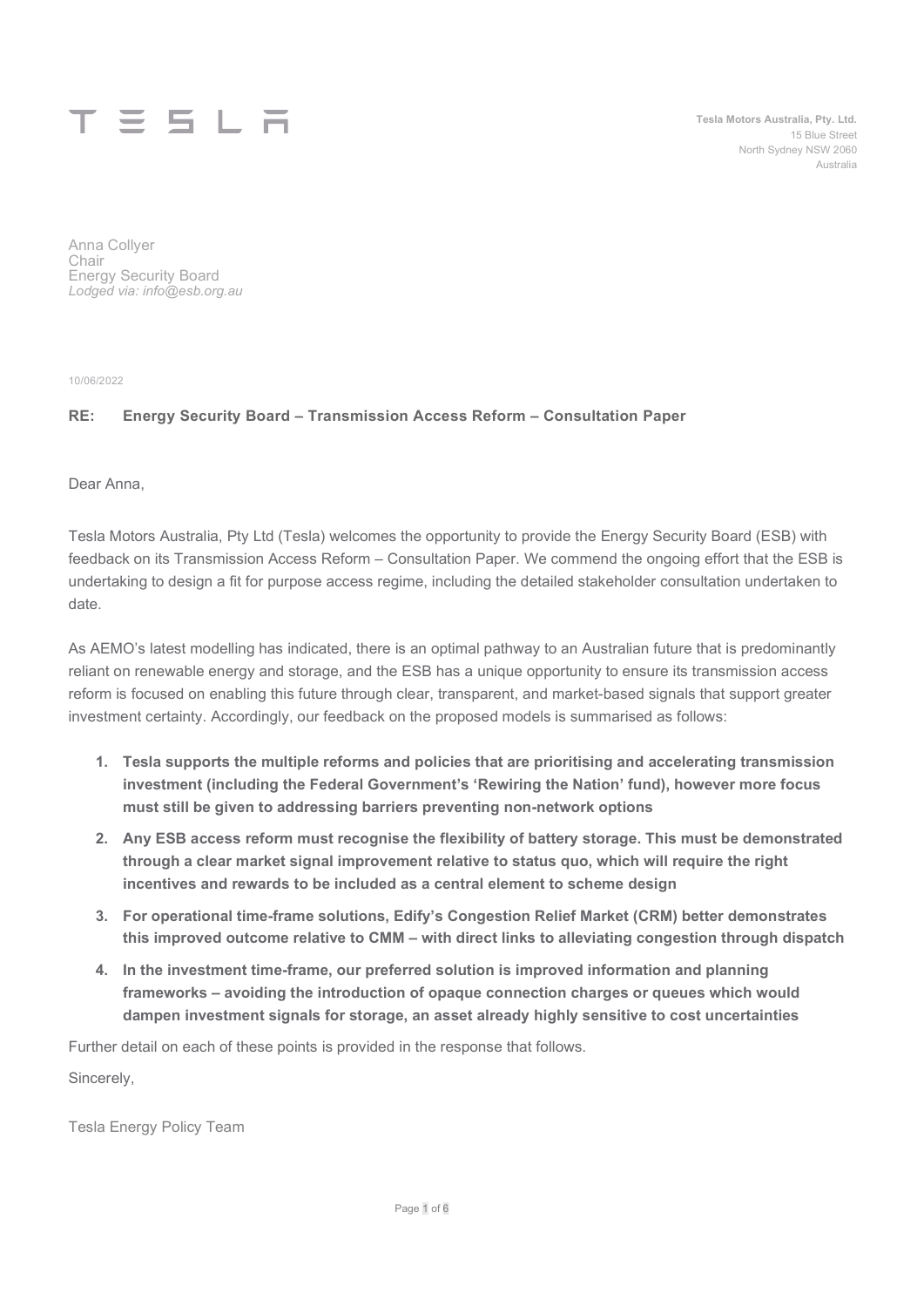### 1. More focus must be given to addressing barriers preventing non-network options progressing

As outlined in the ESB's previous papers on this topic, both the actionable ISP and REZ development reforms are critical for streamlining investment in new transmission infrastructure at scale, with resultant generation investment highly interdependent on the outcomes of any access design process. However, as outlined by the AEMC's recent Transmission Investment and Planning Review, there remain a series of barriers preventing non-network options from being equitably assessed through these network planning frameworks (as well as the RIT-T), which will continue to hamper efficient investment and locational decisions for storage<sup>1</sup>.

Before (or at the latest in parallel to) access schemes being introduced, the ESB can accelerate network investment under revised network investment frameworks (e.g. NSW's New Efficiency Test), which can remove distortionary barriers to assets that would otherwise unlock greater network efficiency almost immediately - including deployment of grid-forming battery storage to address system strength, alongside market reforms (e.g. TransGrid's system strength rule change) to help solve priority connection and constraint issues. This also addresses the 'chicken and egg' issue, with state governments effectively supporting transmission network operators to build out the network to unlock committed generation – with generators in return receiving REZ benefits (MLF stability, streamlined connection, access to shared storage etc.). We note this will also now be explored and facilitated at national policy level following the Labor Government's commitment to fund \$20billion in projects under 'Rewiring the Nation'.

In contrast, if designed poorly or if too complex, attempts to restrict access through medium-term REZ-linked options can result in transmission under-utilisation, dampen investment in renewables and storage, and create asymmetries across REZs and states. A major benefit of the NEM is its uniformity of rules and administrative arrangements. Tesla supports the ESB pursuing a coherent and consistent approach across the NEM where possible, including a consistent approach to access across both REZ and shared network projects.

# 2. ESB access reform must recognise the flexibility of battery storage. This must be demonstrated through a clear market signal improvement relative to status quo

As the ESB rightly identifies, battery storage will be critical to maximising efficiency of the network and supporting a high renewables energy system. Accordingly, a key focus of any access regime should be to ensure adequate investment signals are given to storage proponents, through clear and direct incentives that reward the dynamic and flexible characteristics of storage assets whilst avoiding imposing any additional penalties or barriers.

The benefits of various proposed access approaches to storage have been regularly claimed, but rarely (if ever) demonstrated. Tesla continues to advocate for detailed and instructive worked examples that will demonstrate clearly the impact on storage, such that participants, investors and policy makers can make assessments of potential future outcomes relative to status quo. This is particularly important for 'edge case' scenarios of min/max price caps, recognising that storage can arbitrage against and effectively dampen volatility outcomes in markets. To take one example, it is still not clear whether a storage system would be better off charging when regional reference prices are -\$1,000/MW under status quo, relative to receiving local marginal prices plus a congestion rebate under the proposed CMM (unless the rebate itself is always tied to the delta between RRP and LMP).

The ESB Consultation Paper states:

<sup>1</sup> See Tesla submission to AEMC review: https://www.aemc.gov.au/sites/default/files/2021-11/EPR0087%20-%20initiation%20-%20submisssion%20-Tesla.pdf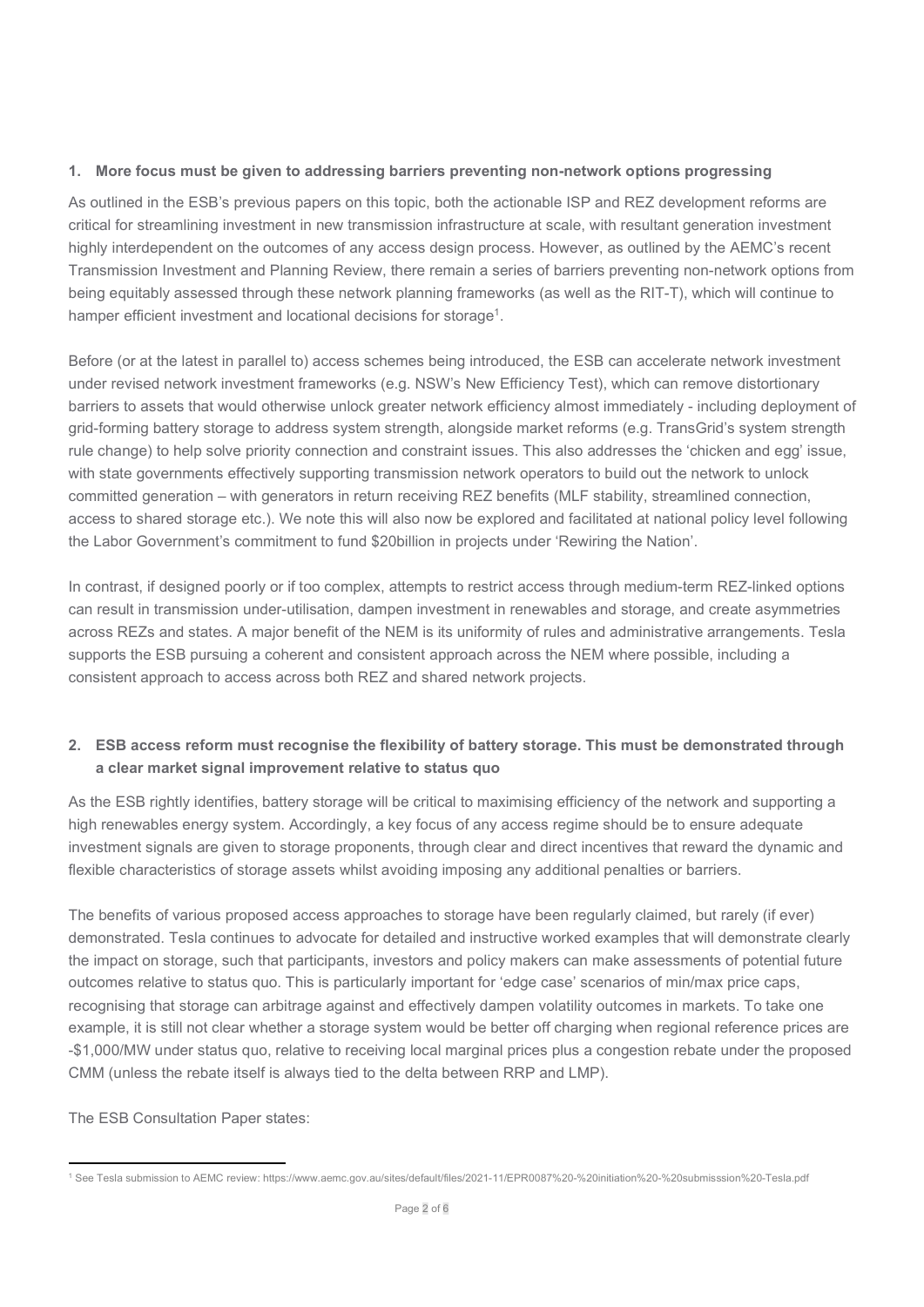"If there is high local congestion, there would be system-wide benefits for the battery to charge. However, if the RRP is high at this time, then the battery will not have the appropriate incentive to do so. Conversely, if there is little congestion in its area, the current incentives do not encourage battery exports. This reduces the value that batteries can offer to the system, particularly where they are needed to support flexible resources."

More quantifiable (and granular) data on how often the RRP is actually correlated vs de-coupled with localised REZ congestion would be helpful to support the rationale and justification for more costly to implement solutions. In other words, at a regional level, we can assume that when there is high renewables output (e.g. high solar coupled with high wind) and low load conditions, then the RRP is expected to be low, and so batteries would already face signals that correspond with optimising system-wide benefits (i.e. charge off the low-cost renewables). Conversely, when there is high demand but low renewables output (e.g. at 7pm on a calm, still day) then RRP is expected to be high, and so batteries are encouraged to discharge power. However, it is still not clear how often and where these general dynamics will start to break down at a local level due to sub-regional network constraints and localised congestion.

The Consultation Paper's Figure 9 attempts to capture how the storage investment dynamic and locational decisions may change over time, going on to state:

"the current market design treats batteries as if they were generators and does not reward them for the role that they could play in alleviating congestion. Consequently, it makes commercial sense to build batteries in locations where there is plenty of spare transmission capacity – for instance on the sites of retiring thermal generators."

We agree with this, but note there is nothing inherently wrong with this outcome – as there may be a suite of very rationale commercial reasons for this - i.e. avoidance of HV network connection costs, non-market contracted services with networks (e.g. SIPS, voltage stability, inertia etc), availability of land, ease of deployment, high social licence relative to greenfield sites etc. However, with AEMO forecasting over 50GW of storage out to 2050, it is likely we will need 'all of the above' forms of deployment - i.e. re-purposing of retired thermal plant sites, storage co-located with renewables in REZs, as stand-alone systems at the boundary of REZs, and spread throughout the distribution layer (both in-front and behind-the-meter). Therefore, under the simplified Figure 9 scenarios, we could still expect that a nearby battery charges due to RRP being low due to abundance of solar and wind (i.e. its midday and the REZ output is complemented by rooftop PV output at the load centre); and could be complemented by a co-located battery within the REZ to act as virtual transmission / provider of network services required in the REZ (i.e. system strength and voltage stabilisation) that avoids, defers or complements other 'traditional' network solutions (e.g. syncons, transmission line upgrades). In theory, it seems a REZ planning framework (e.g. NSW's Roadmap or Victorian REZ Development Plan) would drive this outcome more directly than any potential congestion market uplifts to locational signals.

Importantly, whilst the ESB regards efficient signals for storage as a key objective for transmission access reform, it is likely that any signal from a congestion market would likely be overshadowed by contracted revenue streams - e.g. state jurisdictional programs or network-led procurement of essential system services, and an update to the RIT-T to make it fit for purpose such that non-network solutions can compete with traditional network build-out on an equal footing (as noted above).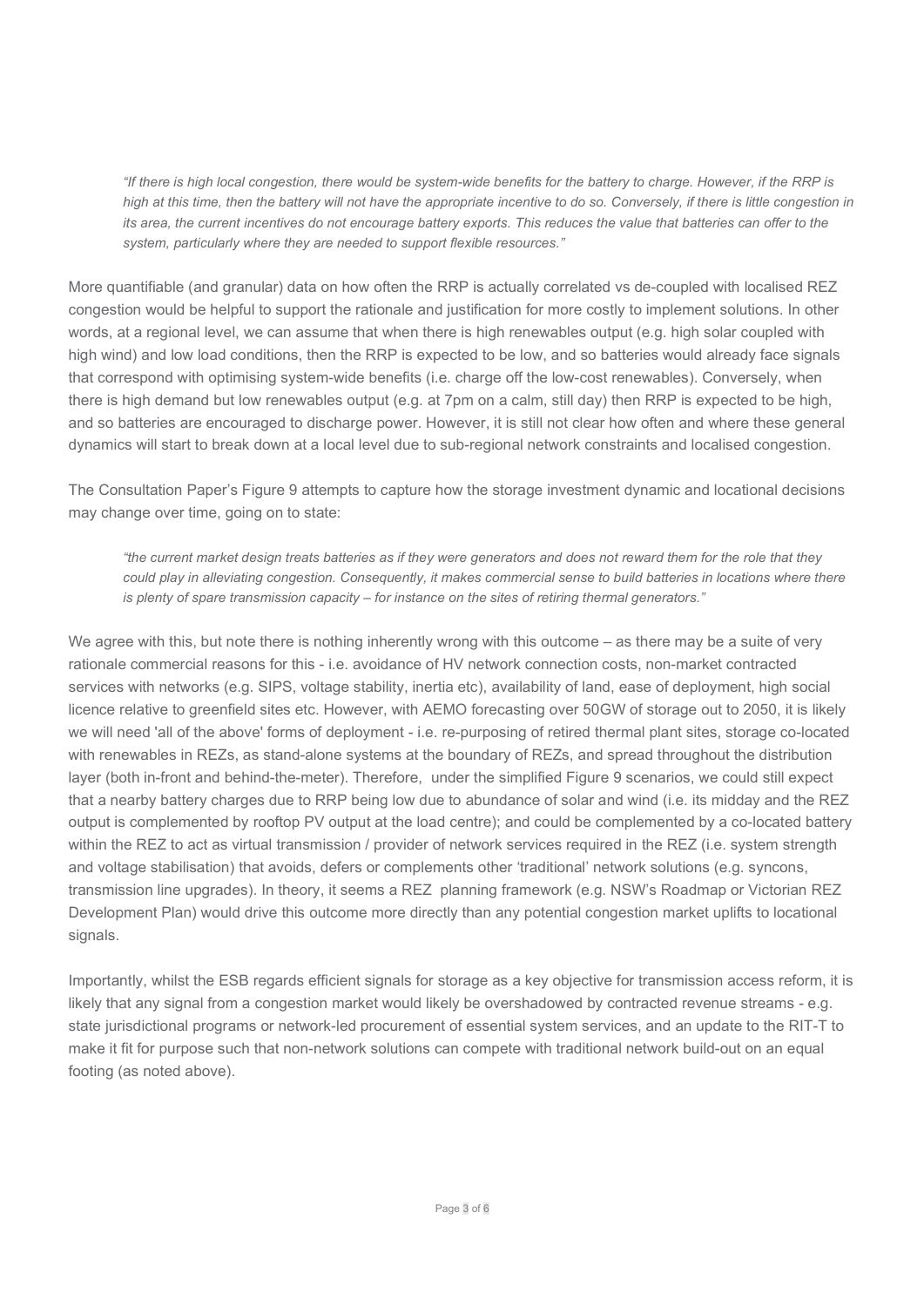#### Integrating with Access Schemes

The ESB must also ensure the design of an access scheme is flexible enough to recognise storage for the multiple roles it can provide. Storage should be exempt from any generator access requirements (acquiring rights, rebates, or paying compensation) – as this will only hamper investment and distort locational signals further. Storage plays multiple roles in addition to time-shifting energy services (providing system strength, inertia, MLF management & voltage support), has flexible and fast deployment, and enables additional connections, all whilst mitigating congestion. Mandating that standard generator congestion charges apply bluntly to all new storage assets risks unfairly disincentivising storage projects to locate within REZs, could severely undermine their business case, and will limit flexibility and provision of essential system services.

An effective access regime will recognise the benefit of storage as a generator, load, system service and network provider, and avoid introducing additional barriers or disincentives to uptake. In market dispatch, a large share of storage participation is in ancillary and system services – so careful consideration is needed to avoid solving thermal capacity congestion issues whilst creating system security issues (or not rewarding for their resolution). Care must be taken to overcome existing investment barriers without introducing more in REZs – e.g. potential costs from access rights, low capacity thresholds, or additional operating restrictions – otherwise storage projects will simply locate elsewhere in the shared network (given their much greater deployment flexibility and relatively streamlined network connection).

The Victorian REZ Development Plan provides a useful comparison framework that positions storage as an enabler for renewable connections, rather than treating it as additional generation capacity. With this lens, it is critical that storage is exempt from any restrictive capacity threshold requirements or obligations to purchase access rights (or compensate generators who have) if a CMM type model is progressed.

Whilst Tesla is generally supportive of the broader AEMC approach to create new market signals and ultimately unbundle and value services (provided non-network and asynchronous solutions are afforded an equal playing field to incumbent technologies), there does not appear to be strong and direct signal for storage as the CMM is currently conceptualized. Rewards should not just be the avoidance (or rebate) of penalties to slightly lower charging costs (noting storage is already increasingly being paid to charge and the prevalence of negative price events will only increase). Instead, an effective model should directly and proportionately incentivise and compensate for the provision of congestion relief services (see comments on Edify model below).

# 3. Edify's CRM Model better demonstrates improved operational signals (vs status quo), but should not be dampened by additional costs for REZ access or as being considered in the investment timeframe

Tesla continues to recommend Edify's proposed 'Congestion Relief Market' (CRM) model<sup>2</sup> as an elegant real-time solution that includes new constraint equations and relevant adaptations to NEMDE to directly incentivise congestion relief providers (e.g. battery storage) to be dispatched. Notably the CRM avoids the inefficient approach of the ESB's CMM that proposes to 'smear' congestion costs and rebates across all participants through out-of-market constructs. Another key benefit is the ability for the CRM to immediately solve for congestion on the shared network in an efficient and transparent way, whereas introducing CMM tied to REZ areas is insufficient and does not address non-REZ located generators contribution to network congestion (i.e. free-rider issues). Finally, we are unsure of the equity of

<sup>2</sup> https://web.archive.org.au/awa/20211005080356mp\_/https://energyministers.gov.au/sites/prod.energycouncil/fil

es/publications/documents/28.%20Edify%20Energy%20Response%20to%20P2025%20Market%20Design%20Consu ltation%20Paper\_0.pdf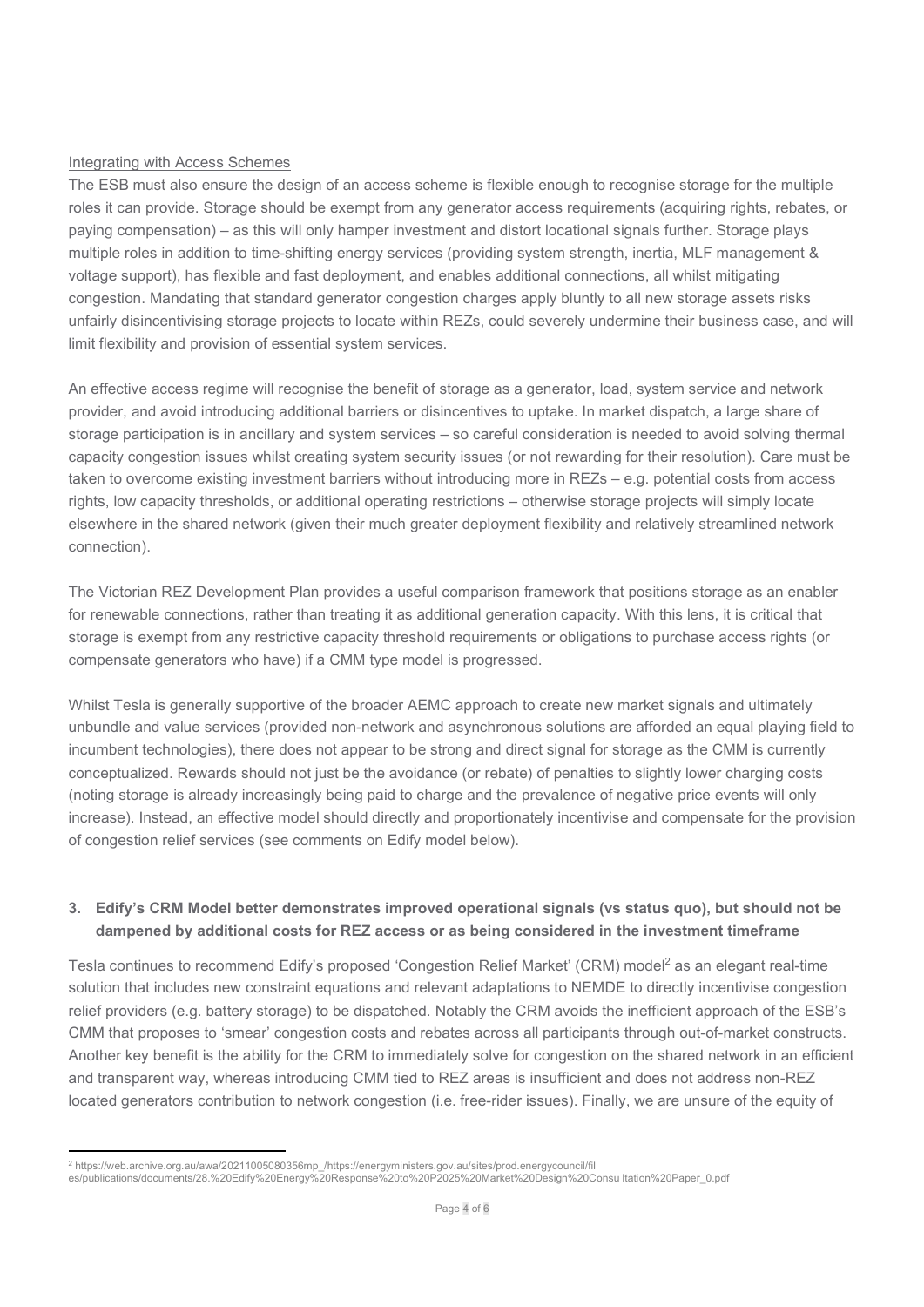introducing a CMM type scheme that automatically rebates incumbent generators at the expense of potentially more competitive new entrants.

Beyond the well-articulated benefits in Edify's ESB submission, we provide the following additional points for consideration:

- As a flexible and multi-use asset, battery storage benefits greatly from dynamic and granular price signals with which to optimise power and energy for each interval. Having a spot market that values locational constraint relief is likely to be much more transparent (on volumes and price) and essentially can form another component to the value stack of storage. In practice, this would drive deployment of stand-alone storage and/or co-located storage at renewable sites located in heavily congested nodes of the NEM. However, this would require some form of 'market making' to ensure liquidity is maintained and to prevent potential gaming or inefficiencies occurring.
- We note that a NEM wide approach such as CRM can be easily integrated into the jurisdictionally based REZ schemes (e.g. congestion relief payments can be layered onto NSW, Queensland and Victoria's proposed REZ models, despite the different approaches being progressed for REZ access) without the complexity that double access and rebate rights may have if the CMM is progressed (and subsequent imposts on capital costs for investors due to the additional complexity).
- Despite AEMO's historic reluctance to 'open up NEMDE', we recognise the benefits will outweigh the costs, and in our view the ultimate clean-ness of the design as a pure market mechanism warrants dispatch engine changes. More detail on implementation costs would be helpful here, as costs used during COGATI appear to over-inflate figures when compared to other system changes occurring (e.g. new FFR markets)
- Inherent in the design of a CRM is the level of control given to AEMO (and network system providers) to correctly formularise constraint equations and determine congestion relief contribution coefficients fairly. A key risk in practice would be of a conservative bias against new technologies (such as grid-forming inverters) in place of familiar technology (such as synchronous condensers). The ESB may need to explore guard-rails to ensure decision makers remove these biases and consult with industry to accurately reflect the capabilities of new technologies and services.
- Importantly the CRM recognises the value of not just thermal capacity constraint relief, but system stability and system strength related constraint relief – relying on new studies to underpin related constraint equations. As noted in Edify's ESB submission, the CRM "incentivises and enables generators that are facing significant levels of curtailment to unlock lost generation by either purchasing services to store it, or by purchasing proportional levels of power system stability improvements to release it."